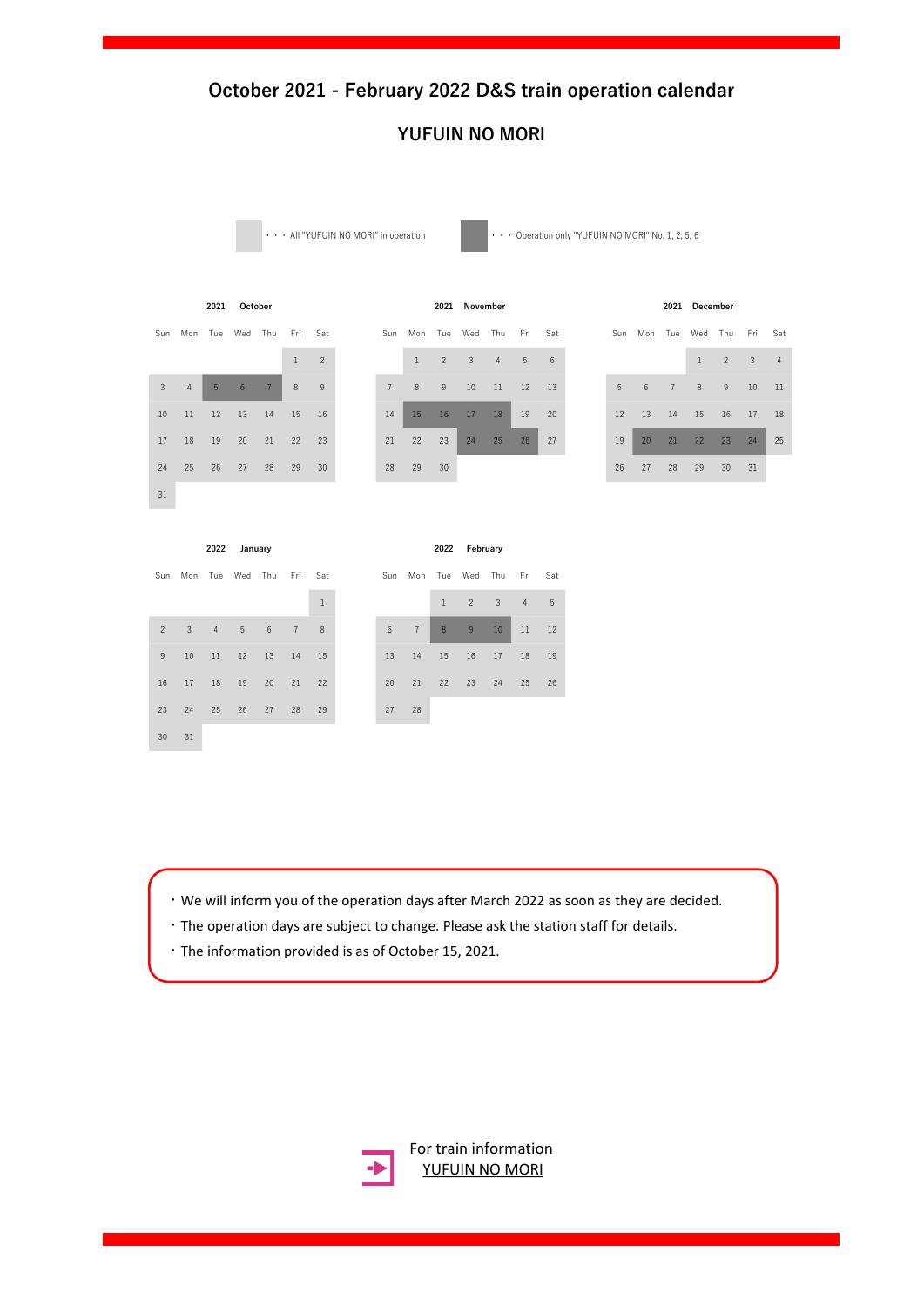### **A-TRAIN**

|                |              | 2021            | October |                |                |                |                |                | 2021           | November       |                |     |     |     |             |                | 2021 December |                |     |                |
|----------------|--------------|-----------------|---------|----------------|----------------|----------------|----------------|----------------|----------------|----------------|----------------|-----|-----|-----|-------------|----------------|---------------|----------------|-----|----------------|
| Sun            |              | Mon Tue Wed Thu |         |                | Fri            | Sat            | Sun            | Mon            | Tue            | Wed Thu        |                | Fri | Sat | Sun | Mon Tue Wed |                |               | Thu            | Fri | Sat            |
|                |              |                 |         |                | $\mathbf{1}$   | $\overline{c}$ |                | $\mathbf{1}$   | $\overline{c}$ | $\sqrt{3}$     | $\overline{4}$ | 5   | 6   |     |             |                | $\mathbf{1}$  | $\overline{c}$ | 3   | $\overline{4}$ |
| 3              | 4            | 5               | 6       | $\overline{7}$ | 8              | 9              | $7\phantom{.}$ | $\,$ 8         | 9              | 10             | 11             | 12  | 13  | 5   | 6           | $\overline{7}$ | 8             | 9              | 10  | 11             |
| 10             | 11           | 12              | 13      | 14             | 15             | 16             | 14             | 15             | 16             | 17             | 18             | 19  | 20  | 12  | 13          | 14             | 15            | 16             | 17  | 18             |
| 17             | 18           | 19              | 20      | 21             | 22             | 23             | 21             | 22             | 23             | 24             | 25             | 26  | 27  | 19  | 20          | 21             | 22            | 23             | 24  | 25             |
| 24             | 25           | 26              | 27      | 28             | 29             | 30             | 28             | 29             | 30             |                |                |     |     | 26  | 27          | 28             | 29            | 30             | 31  |                |
| 31             |              |                 |         |                |                |                |                |                |                |                |                |     |     |     |             |                |               |                |     |                |
|                |              |                 |         |                |                |                |                |                |                |                |                |     |     |     |             |                |               |                |     |                |
|                |              | 2022            | January |                |                |                |                |                | 2022           | February       |                |     |     |     |             |                |               |                |     |                |
| Sun            |              | Mon Tue Wed Thu |         |                | Fri            | Sat            |                | Sun Mon Tue    |                | Wed            | Thu            | Fri | Sat |     |             |                |               |                |     |                |
|                |              |                 |         |                |                | $\mathbf{1}$   |                |                | $\mathbf{1}$   | $\overline{c}$ | $\mathbf{3}$   | 4   | 5   |     |             |                |               |                |     |                |
| $\overline{2}$ | $\mathbf{3}$ | $\sqrt{4}$      | 5       | 6              | $\overline{7}$ | $\,$ 8 $\,$    | 6              | $\overline{7}$ | 8              | 9              | 10             | 11  | 12  |     |             |                |               |                |     |                |
| 9              | 10           | 11              | 12      | 13             | 14             | 15             | 13             | 14             | 15             | 16             | 17             | 18  | 19  |     |             |                |               |                |     |                |
| 16             | 17           | 18              | 19      |                |                |                |                |                |                |                |                |     |     |     |             |                |               |                |     |                |
|                |              |                 |         | 20             | 21             | 22             | 20             | 21             | 22             | 23             | 24             | 25  | 26  |     |             |                |               |                |     |                |
| 23             | 24           | 25              | 26      | 27             | 28             | 29             | 27             | 28             |                |                |                |     |     |     |             |                |               |                |     |                |

・・・ All "A-TRAIN" in operation

・We will inform you of the operation days after March 2022 as soon as they are decided.

- ・The operation days are subject to change. Please ask the station staff for details.
- ・The information provided is as of October 15, 2021.

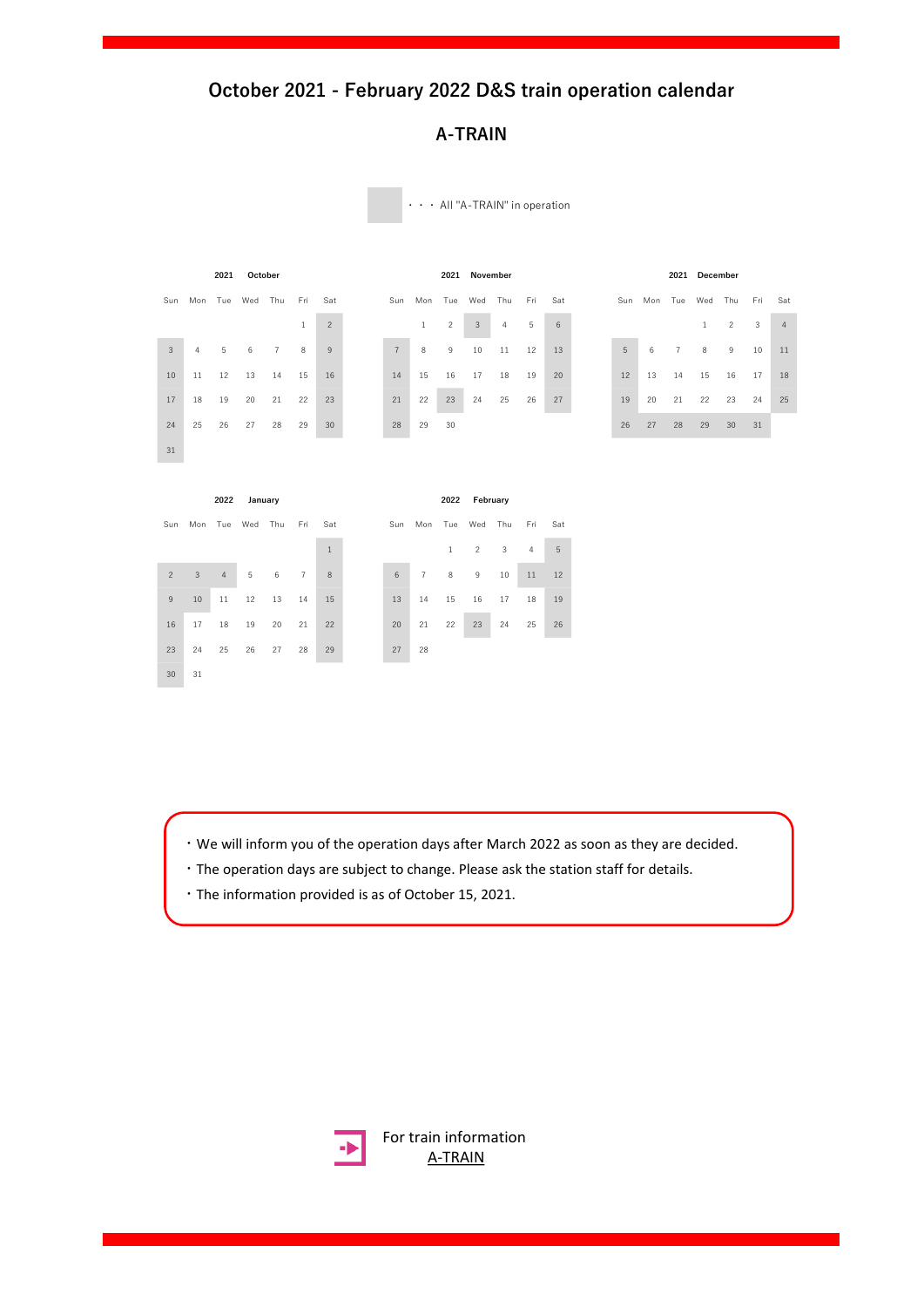#### **KAWASEMI YAMASEMI • ISABURO / SHINPEI**

\*Due to the heavy rain in July 2020, KAWASEMI YAMASEMI and ISABURO / SHINPEI are connected and operating in a different section from the original.

#### **X** Timetable

| Hakata→Mojiko                      |              |              |              |                |              |              |              |
|------------------------------------|--------------|--------------|--------------|----------------|--------------|--------------|--------------|
| Train                              | Hakata<br>Lv | Kashii<br>Lv | Orio<br>Lv   | Kurosaki<br>Lv | Kokura<br>Lv | Moji<br>Lv   | Mojiko<br>Ar |
| KAWASEMI YAMASEMI 92<br>SHINPEI 92 | 10:39        | 10:50        | 11:39        | 11:45          | 12:01        | 12:09        | 12:16        |
|                                    |              |              |              |                |              |              |              |
| Mojiko→Hakata                      |              |              |              |                |              |              |              |
| Train                              | Mojiko<br>Lv | Moji<br>Lv   | Kokura<br>L٧ | Kurosaki<br>L٧ | Orio<br>L٧   | Kashii<br>L٧ | Hakata<br>Ar |

#### **Train Configuration**



Operation schedule

"KAWASEMI YAMASEMI · ISABURO/SHINPEI" in operation

|                |                     | 2021 | October |                |              |                |                |              |                | 2021 November |                |     |     |     |    | 2021           | December |                     |    |                |
|----------------|---------------------|------|---------|----------------|--------------|----------------|----------------|--------------|----------------|---------------|----------------|-----|-----|-----|----|----------------|----------|---------------------|----|----------------|
| Sun            | Mon Tue Wed Thu Fri |      |         |                |              | Sat            | Sun            |              | Mon Tue Wed    |               | Thu            | Fri | Sat | Sun |    |                |          | Mon Tue Wed Thu Fri |    | Sat            |
|                |                     |      |         |                | $\mathbf{1}$ | $\overline{2}$ |                | $\mathbf{1}$ | $\overline{c}$ | 3             | $\overline{4}$ | 5   | 6   |     |    |                |          | $\overline{2}$      | 3  | $\overline{4}$ |
| $\overline{3}$ | $\overline{4}$      | 5    | 6       | $\overline{7}$ | 8            | 9              | $\overline{7}$ | 8            | 9              | 10            | 11             | 12  | 13  | 5   | 6  | $\overline{7}$ | 8        | 9                   | 10 | 11             |
| 10             | 11                  | 12   | 13      | 14             | 15           | 16             | 14             | 15           | 16             | 17            | 18             | 19  | 20  | 12  | 13 | 14             | 15       | 16                  | 17 | 18             |
| 17             | 18                  | 19   | 20      | 21             | 22           | 23             | 21             | 22           | 23             | 24            | 25             | 26  | 27  | 19  | 20 | 21             | 22       | 23                  | 24 | 25             |
| 24             | 25                  | 26   | 27      | 28             | 29           | 30             | 28             | 29           | 30             |               |                |     |     | 26  | 27 | 28             | 29       | 30                  | 31 |                |
| 31             |                     |      |         |                |              |                |                |              |                |               |                |     |     |     |    |                |          |                     |    |                |

|     |     |                 | 2021 December |               |     |                |  |
|-----|-----|-----------------|---------------|---------------|-----|----------------|--|
| Sun | Mon | Tue Wed         |               | Thu           | Fri | Sat            |  |
|     |     |                 | 1             | $\mathcal{P}$ | 3   | $\overline{4}$ |  |
| 5   | 6   | $7\overline{ }$ | 8             | 9             | 10  | 11             |  |
| 12  | 13  | 14              | 15            | 16            | 17  | 18             |  |
| 19  | 20  | 21              | 22            | 23            | 24  | 25             |  |
|     |     |                 |               |               |     |                |  |

|                |     | 2022           | January |       |                |       |                |                | 2022         |                | February |     |     |
|----------------|-----|----------------|---------|-------|----------------|-------|----------------|----------------|--------------|----------------|----------|-----|-----|
| Sun            | Mon | Tue            | Wed     | Thu   | Fri            | Sat   | Sun            | Mon            | Tue          | Wed            | Thu      | Fri | Sat |
|                |     |                |         |       |                | $1\,$ |                |                | $\mathbf{1}$ | $\overline{c}$ | 3        | 4   | 5   |
| $\overline{2}$ | 3   | $\overline{4}$ | 5       | $\,6$ | $\overline{7}$ | 8     | $6\phantom{1}$ | $\overline{7}$ | 8            | 9              | 10       | 11  | 12  |
| 9              | 10  | 11             | 12      | 13    | 14             | 15    | 13             | 14             | 15           | 16             | 17       | 18  | 19  |
| 16             | 17  | 18             | 19      | 20    | 21             | 22    | 20             | 21             | 22           | 23             | 24       | 25  | 26  |
| 23             | 24  | 25             | 26      | 27    | 28             | 29    | 27             | 28             |              |                |          |     |     |
| 30             | 31  |                |         |       |                |       |                |                |              |                |          |     |     |

- ・We will inform you of the operation days after March 2022 as soon as they are decided.
- ・The operation days are subject to change. Please ask the station staff for details.
- ・The information provided is as of October 15, 2021.

#### For train information

[KAWASEMI YAMASEMI](https://www.jrkyushu.co.jp/english/train/kawasemi_yamasemi.html) [ISABURO / SHINPEI](https://www.jrkyushu.co.jp/english/train/isashin.html)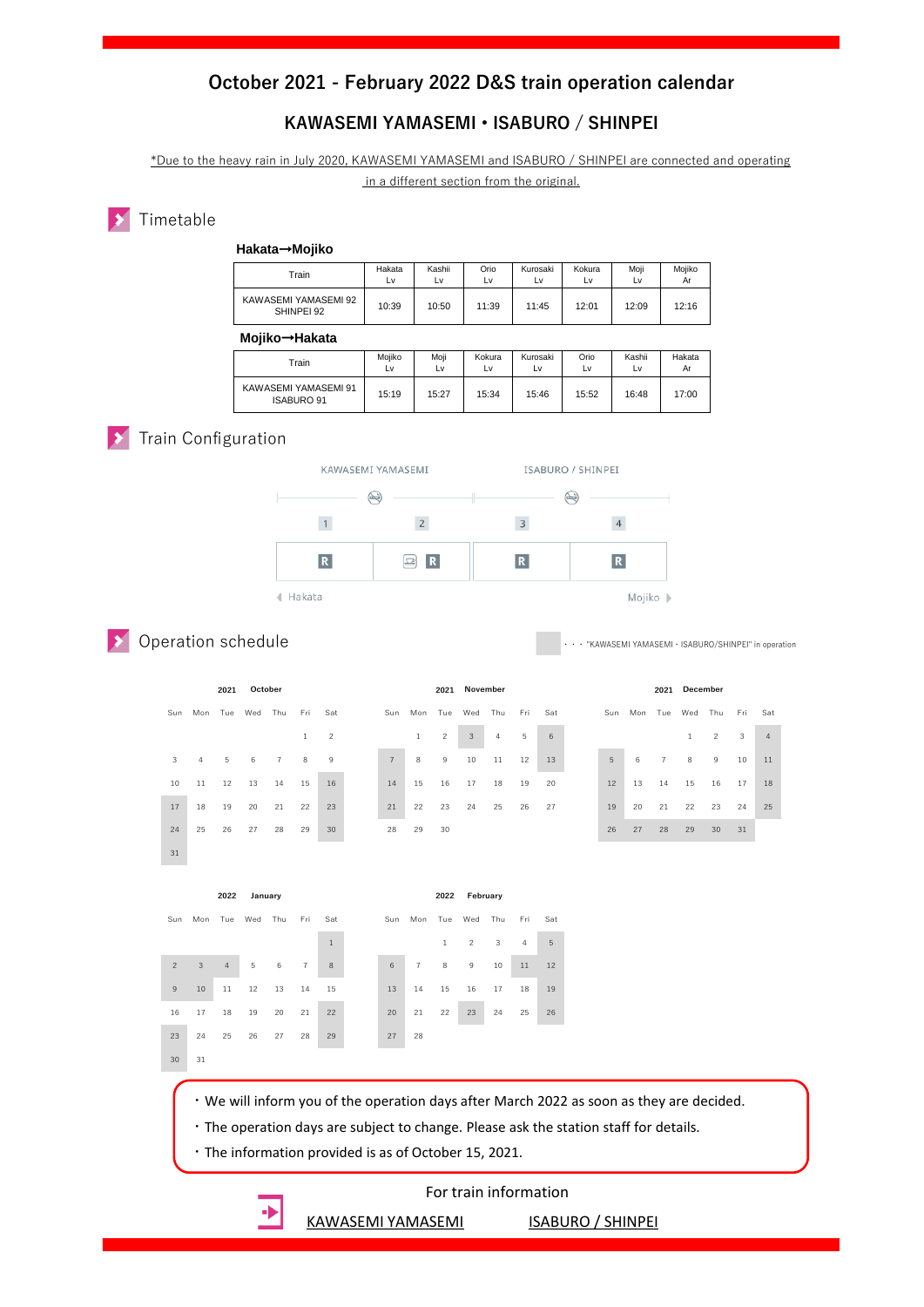### **ASO BOY!**

|                |                     | 2021 | October |                |              |                |                |                 | 2021           | November |     |     |     |    |                     |                | 2021 December |                |     |                |
|----------------|---------------------|------|---------|----------------|--------------|----------------|----------------|-----------------|----------------|----------|-----|-----|-----|----|---------------------|----------------|---------------|----------------|-----|----------------|
| Sun            | Mon                 |      | Tue Wed | Thu            | Fri          | Sat            |                | Sun Mon Tue Wed |                |          | Thu | Fri | Sat |    | Sun Mon Tue Wed Thu |                |               |                | Fri | Sat            |
|                |                     |      |         |                | $\mathbf{1}$ | $\overline{c}$ |                | $\mathbf{1}$    | $\overline{c}$ | 3        | 4   | 5   | 6   |    |                     |                | $\mathbf{1}$  | $\overline{c}$ | 3   | $\overline{4}$ |
| $\overline{3}$ | 4                   | 5    | 6       | $\overline{7}$ | 8            | 9              | $\overline{7}$ | 8               | 9              | 10       | 11  | 12  | 13  | 5  | 6                   | $\overline{7}$ | $\,$ 8        | 9              | 10  | 11             |
| 10             | 11                  | 12   | 13      | 14             | 15           | 16             | 14             | 15              | 16             | 17       | 18  | 19  | 20  | 12 | 13                  | 14             | 15            | 16             | 17  | 18             |
| 17             | 18                  | 19   | 20      | 21             | 22           | 23             | 21             | 22              | 23             | 24       | 25  | 26  | 27  | 19 | 20                  | 21             | 22            | 23             | 24  | 25             |
| 24             | 25                  | 26   | 27      | 28             | 29           | 30             | 28             | 29              | 30             |          |     |     |     | 26 | 27                  | 28             | 29            | 30             | 31  |                |
| 31             |                     |      |         |                |              |                |                |                 |                |          |     |     |     |    |                     |                |               |                |     |                |
|                |                     |      |         |                |              |                |                |                 |                |          |     |     |     |    |                     |                |               |                |     |                |
|                |                     | 2022 | January |                |              |                |                |                 | 2022           | February |     |     |     |    |                     |                |               |                |     |                |
|                | Sun Mon Tue Wed Thu |      |         |                | Fri          | Sat            |                | Sun Mon Tue Wed |                |          | Thu | Fri | Sat |    |                     |                |               |                |     |                |

・・・ "ASO BOY!" in operation

- ・We will inform you of the operation days after March 2022 as soon as they are decided.
- ・The operation days are subject to change. Please ask the station staff for details.
- ・The information provided is as of October 15, 2021.

23 24 25 26 27 28 29 27 28

30 31

 $\begin{array}{|c|c|c|c|c|c|}\n\hline\n1 & 1 & 2 & 3 & 4 & 5\n\end{array}$  3 4 5 6 7 8 6 7 8 9 10 11 12 10 11 12 13 14 15 13 14 15 16 17 18 19 17 18 19 20 21 22 20 21 22 23 24 25 26



For train [information](https://www.jrkyushu.co.jp/english/train/asoboy.html) ASO BOY!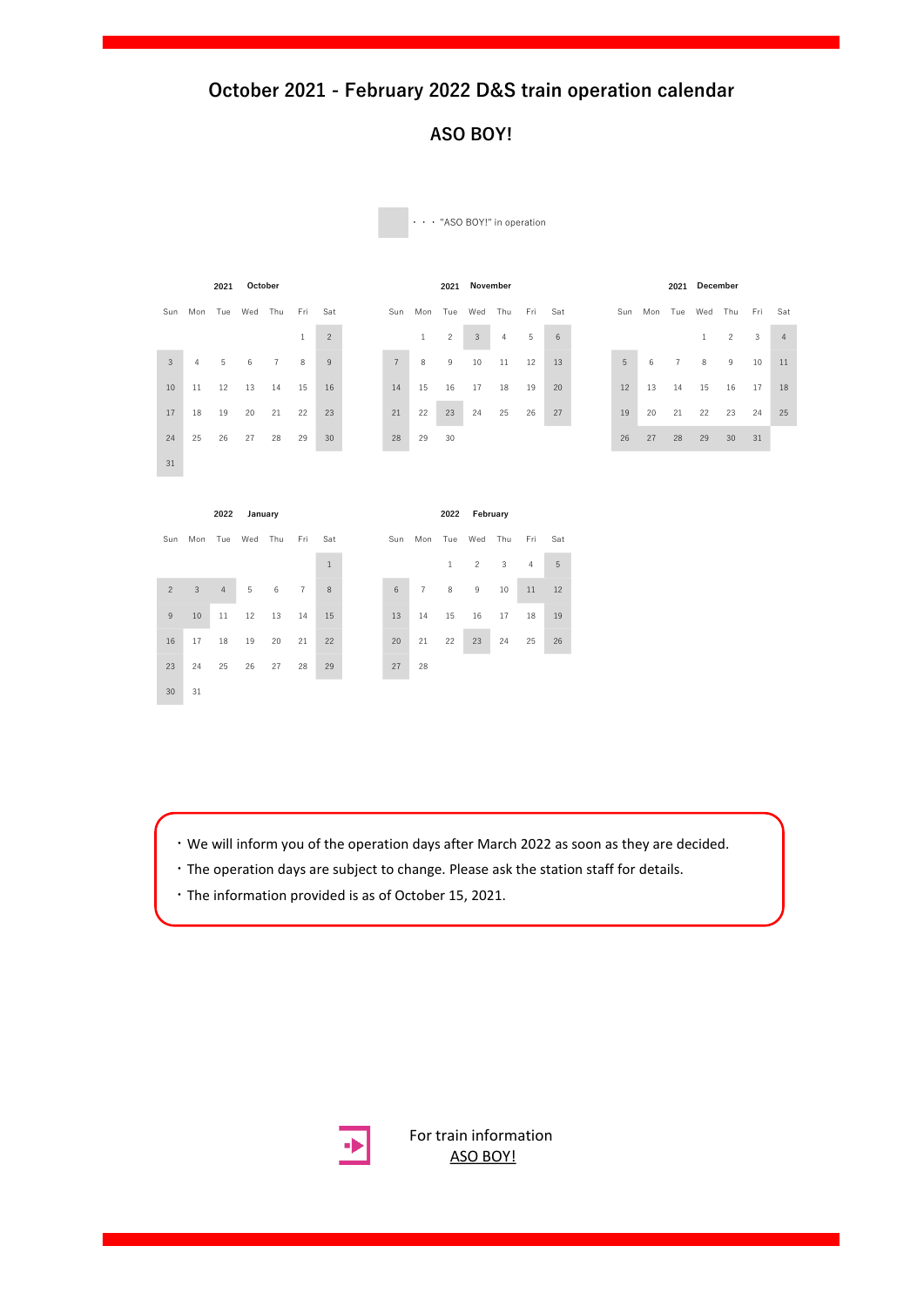#### **IBUSUKI NO TAMATEBAKO**

・・・ "IBUSUKI NO TAMATEBAKO" in operation

Sun Mon Tue Wed Thu Fri Sat 31

|             | Sun Mon Tue Wed Thu Fri Sat |             |    |                |    |    | Sun Mon Tue Wed Thu Fri Sat |       |                |                |                |                 |                | Sun Mon Tue Wed Thu Fri Sat |    |                        |                 |      |                 |
|-------------|-----------------------------|-------------|----|----------------|----|----|-----------------------------|-------|----------------|----------------|----------------|-----------------|----------------|-----------------------------|----|------------------------|-----------------|------|-----------------|
|             |                             |             |    | $\mathbf{1}$   | 2  |    | 1                           | 2     | $\overline{3}$ | $\overline{4}$ | 5 <sup>5</sup> | $6\overline{6}$ |                |                             |    | 1                      | $2 \quad 3$     |      | $-4$            |
| $3^{\circ}$ |                             | 4 5 6 7     |    | 8 <sup>8</sup> | -9 | 7  | $-8$                        | 9     | 10             | 11             | 12             | 13              | 5 <sup>1</sup> | 6 7                         |    | 8 <sup>8</sup>         | $-9$            | 10   | $\overline{11}$ |
|             | 10 11 12 13 14 15 16        |             |    |                |    |    | 14   15   16   17   18   19 |       |                |                |                | 20              | 12             |                             |    | 13  14  15  16  17  18 |                 |      |                 |
| 17          | 18 19                       | 20 21 22 23 |    |                |    | 21 | 22                          | $-23$ | 24             | 25 26 27       |                |                 | 19             | 20                          |    | 21 22 23 24 25         |                 |      |                 |
|             | 24 25 26                    | 27          | 28 | 29             | 30 | 28 | 29                          | 30    |                |                |                |                 | 26             | 27                          | 28 | 29                     | 30 <sup>2</sup> | - 31 |                 |

| 2021        | October |                |              |          |  |                |                     |    | 2021 November |                |                |    |             |    |      | 2021 December |                             |    |
|-------------|---------|----------------|--------------|----------|--|----------------|---------------------|----|---------------|----------------|----------------|----|-------------|----|------|---------------|-----------------------------|----|
| Tue         | Wed     | Thu Fri Sat    |              |          |  |                | Sun Mon Tue Wed Thu |    |               |                | Fri Sat        |    |             |    |      |               | Sun Mon Tue Wed Thu Fri Sat |    |
|             |         |                | $\mathbf{1}$ | $\sim$ 2 |  |                | $\overline{1}$      | 2  | $\mathbf{3}$  | $\overline{4}$ | 5 <sup>1</sup> | 6  |             |    |      | $\mathbf{1}$  | $2 \t 3$                    |    |
| $5^{\circ}$ | 6       | $\overline{7}$ | 8            | -9       |  | $\overline{7}$ | 8                   | 9  | 10            | 11             | 12             | 13 | $5^{\circ}$ | 6  | $-7$ | 8             | 9                           | 10 |
| 12          | 13      | 14             | 15           | 16       |  | 14             | 15                  | 16 | 17            | 18             | 19             | 20 | 12          | 13 | 14   | 15            | 16                          | 17 |
| 19          | 20      | 21             | 22           | 23       |  | 21             | 22                  | 23 | 24            | 25             | 26             | 27 | 19          | 20 | 21   | 22            | 23                          | 24 |
| 26          | 27      | 28             | 29           | 30       |  | 28             | 29                  | 30 |               |                |                |    | 26          | 27 | 28   | 29            | 30                          | 31 |

|  | 2022 January           |  |  |  |  |             |  |  |
|--|------------------------|--|--|--|--|-------------|--|--|
|  | an Tue Wed Thu Fri Sat |  |  |  |  | Sun Mon Tue |  |  |

|                |                          |     |                |                 |                | $1\,$ |       |                |
|----------------|--------------------------|-----|----------------|-----------------|----------------|-------|-------|----------------|
| $\overline{2}$ | $\overline{\phantom{a}}$ | 4 5 |                | $6\overline{6}$ | $\overline{7}$ | 8     | 6     | $\overline{7}$ |
| 9              | 10                       |     | 11  12  13  14 |                 |                | 15    | 13 14 |                |
| 16             | 17 18 19 20              |     |                |                 | 21             | 22    | 20    | 21             |
| 23             | 24                       |     | 25 26 27       |                 | 28             | 29    | 27    | 28             |
| 30             | 31                       |     |                |                 |                |       |       |                |

|                |         | 2022           | January |     |                |              |
|----------------|---------|----------------|---------|-----|----------------|--------------|
| Sun            | Mon Tue |                | Wed     | Thu | Fri            | Sat          |
|                |         |                |         |     |                | $\mathbf{1}$ |
| $\mathfrak{p}$ | 3       | $\overline{4}$ | 5       | 6   | $\overline{7}$ | 8            |
| 9              | 10      | 11             | 12      | 13  | 14             | 15           |
| 16             | 17      | 18             | 19      | 20  | 21             | 22           |
| 23             | 24      | 25             | 26      | 27  | 28             | 29           |

- ・We will inform you of the operation days after March 2022 as soon as they are decided.
- ・The operation days are subject to change. Please ask the station staff for details.
- ・The information provided is as of October 15, 2021.



For train information [IBUSUKI NO TAMATEBAKO](https://www.jrkyushu.co.jp/english/train/ibutama.html)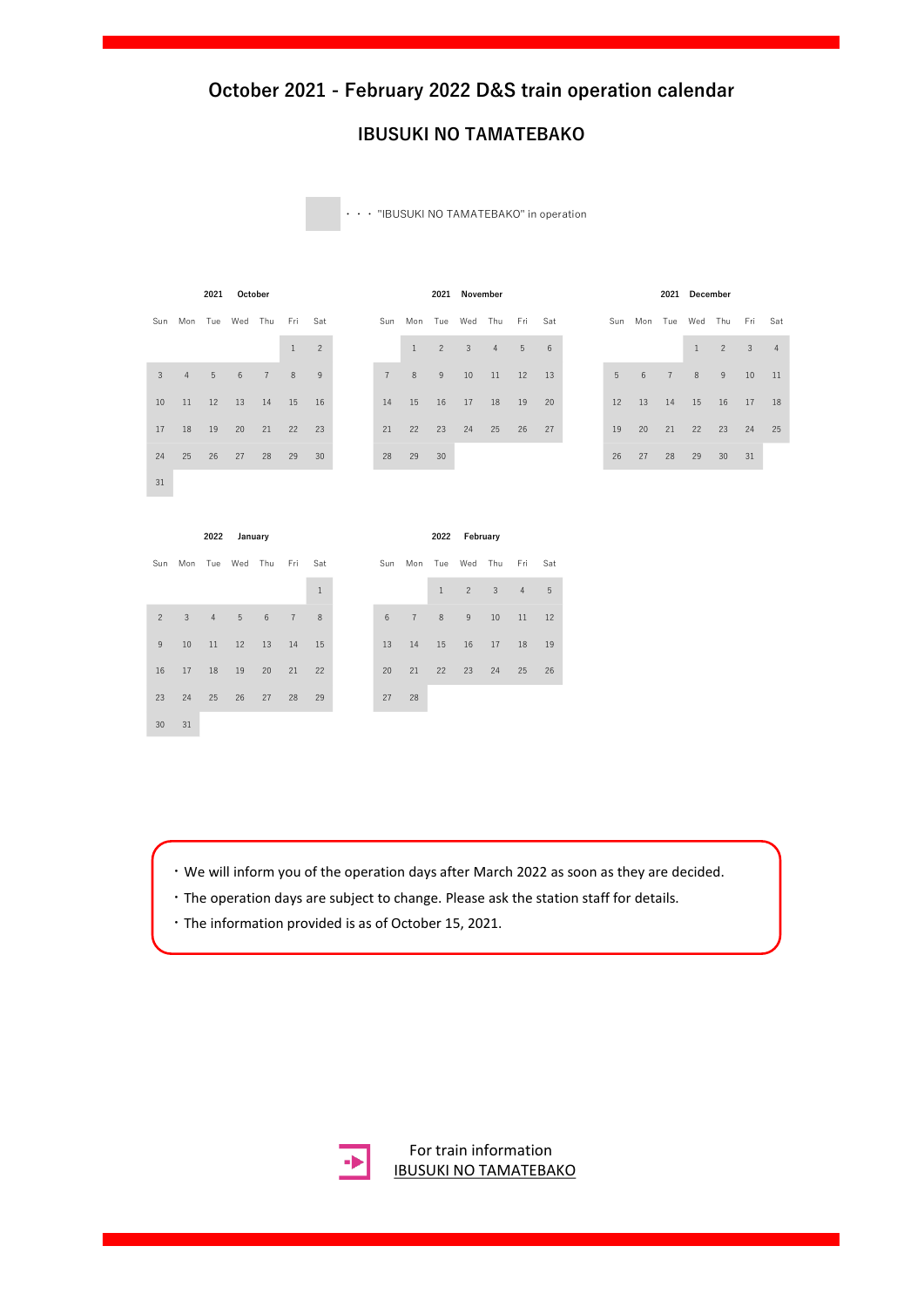### **SL HITOYOSHI**

\*Due to the heavy rain in July 2020, SL HITOYOSHI is operating in a different section from the original.

#### **X** Timetable

#### **KUMAMOTO**→**TOSU**

| Train                            | Kumamoto I | Tamana | Omuta | Kurume | Tosu  |
|----------------------------------|------------|--------|-------|--------|-------|
|                                  | L٧         | Lv     | L٧    | Lv     | Ar    |
| SL HITOYOSHI<br>(bound for Tosu) | 10:50      | 11:41  | 12:15 | 13:13  | 13:24 |

#### **TOSU**→**KUMAMOTO**

| Train                                | Tosu  | Kurume | Omuta | Tamana | Kumamoto |
|--------------------------------------|-------|--------|-------|--------|----------|
|                                      | Lv    | Lv     | L٧    | Lv     | Ar       |
| SL HITOYOSHI<br>(bound for Kumamoto) | 15:27 | 15:39  | 16:37 | 17:11  | 17:53    |

# **X** Train Configuration





**Dearation schedule** 

・・・ "SL HITOYOSHI" in operation



・We will inform you of the operation days after March 2022 as soon as they are decided.

- ・The operation days are subject to change. Please ask the station staff for details.
- ・The information provided is as of October 15, 2021.



[For train information](https://www.jrkyushu.co.jp/english/train/sl.html) **SL HITOYOSHI**